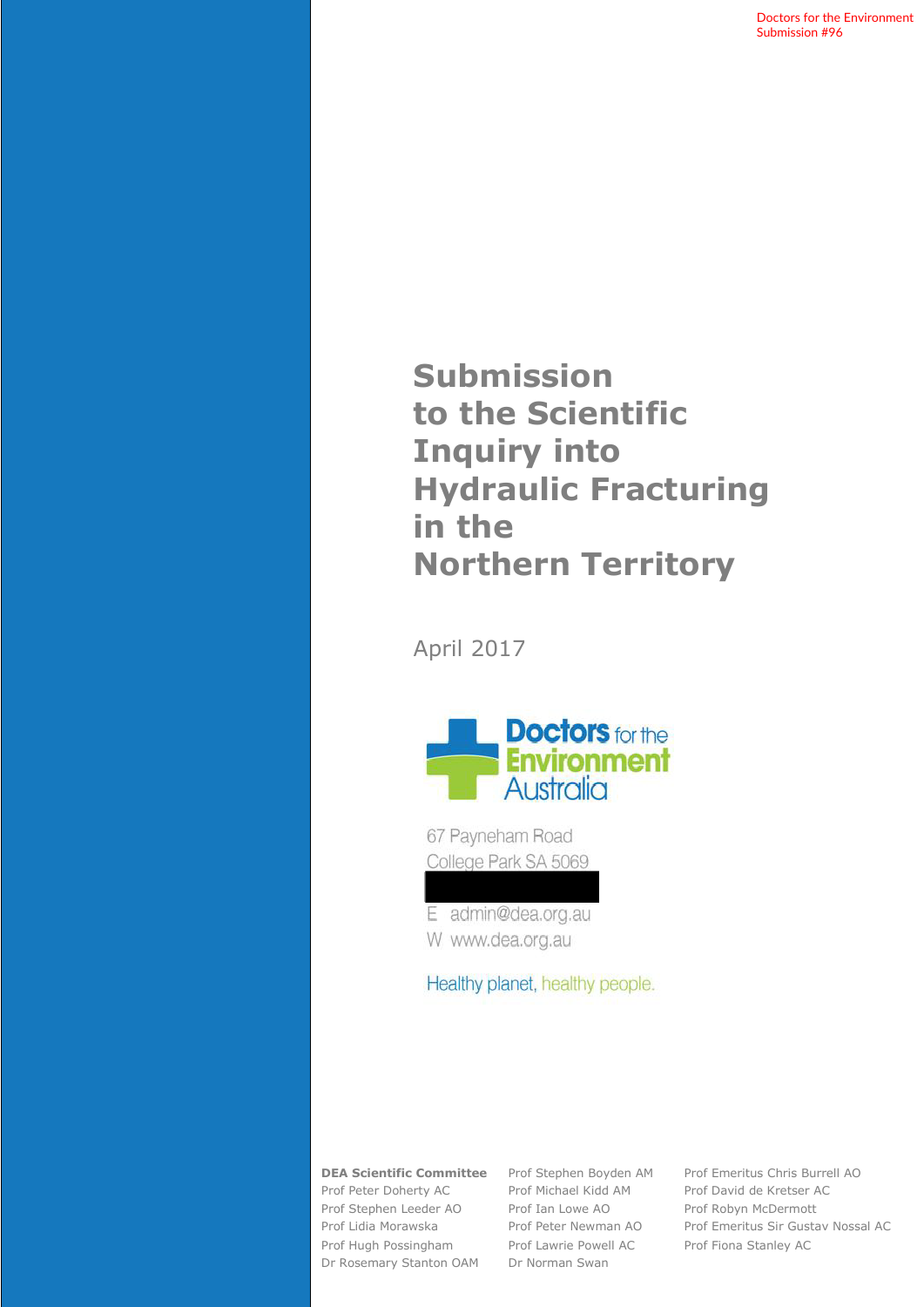Doctors for the Environment Australia (DEA) welcomes the opportunity to provide a submission to the NT Fracking inquiry.

DEA is an independent, self-funded, non-government organisation of medical doctors in all Australian States and Territories. Our members work across all specialties in community, hospital and private practices to prevent and address the diseases - local, national and global - caused by damage to our natural environment. We are a public health voice in the sphere of environmental health with a primary focus on the harms to health from pollution and climate change.

For over 10 years, DEA has been deeply involved in the public discourse on unconventional gas activity, providing input to governmental inquiries in several states and several Federal committees (Appendix A). In the Northern Territory, DEA has previously provided submissions to the Hawke Report in  $2014^2$ , and to the terms of reference for the current inquiry<sup>3</sup>.

Australia has seen rapid growth in interest and development of exploration and drilling for unconventional gas reserves from coal seams, shale deposits and tight sands. These reserves require special techniques such as fracking, in-seam and horizontal drilling. DEA is concerned that the rush to exploit this resource has outpaced regulation to protect public health and the environment, and to adequately assess the health impacts, including exposures to industrial chemicals.

There is increasing evidence in the published scientific literature outlining threats posed to human health through unconventional gas development (UGD). If revenue generation from royalties and profits for developers is seen to be the imperative, the external costs of adverse health outcomes, the costs of necessary extensive air and water monitoring and the negative economic effects of public health risks and psychosocial impacts need to be also considered.

The Australian Medical Association (AMA) has urged governments to ensure that all future proposals for UGD are subject to rigorous and independent health risk assessments, which take into account the potential for exposure to pollutants through air and groundwater and any likely associated health risks<sup>4</sup>. This sentiment has been echoed by the United Kingdom's Chief Scientific Adviser, whose annual report drew a direct comparison between hydraulic fracturing technology and past health issues including exposure to asbestos and tobacco<sup>5</sup>.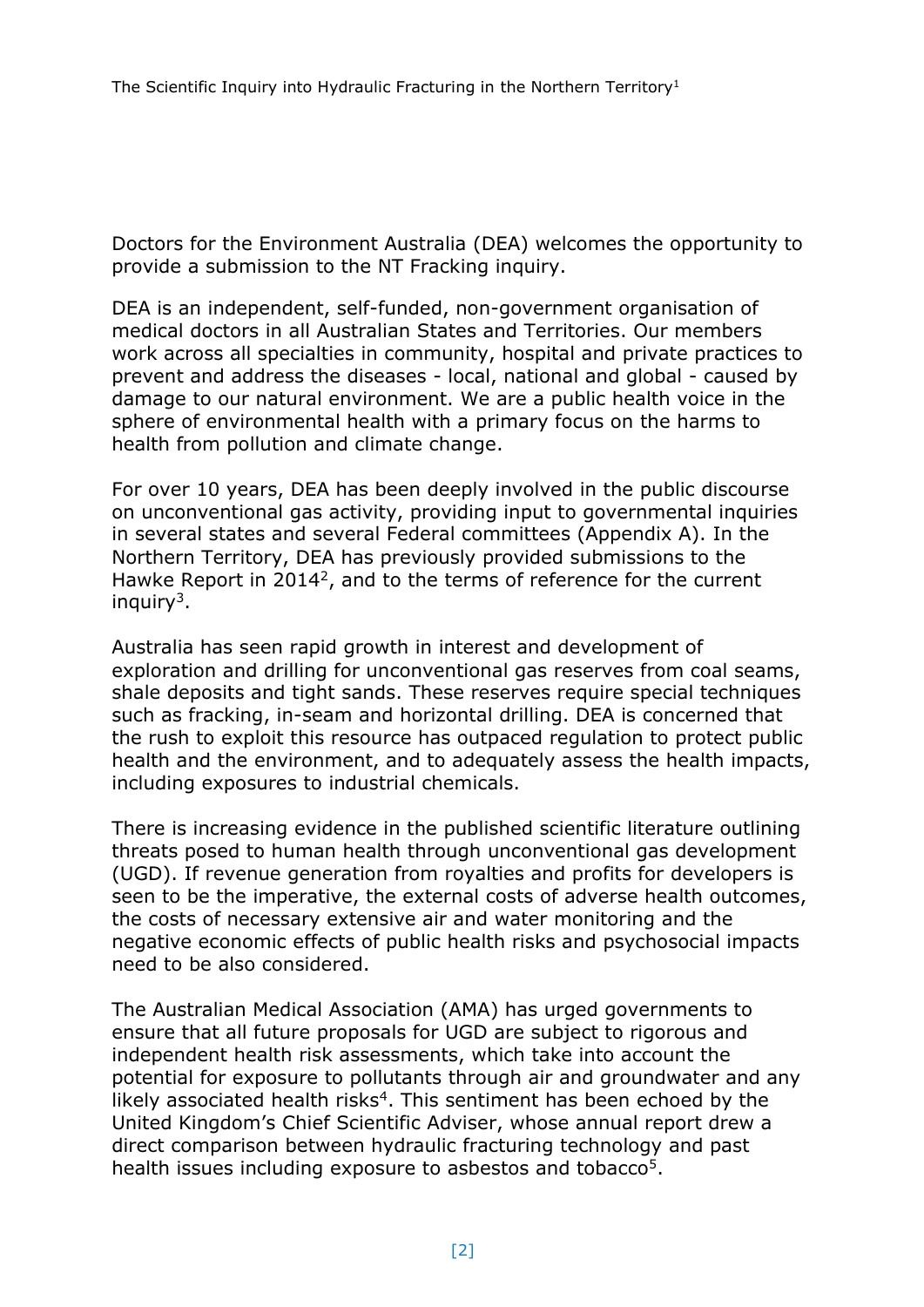In March 2017, the Victorian government passed legislation to ban any unconventional gas drilling in the state because of the unknown and unquantifiable risks to the safety and security of public health, water and agricultural industries.

#### **Key recommendations**

- 1. That the exploration and extraction of unconventional gas in the NT, including the use of hydraulic fracturing, be subject to an indefinite moratorium until health risk assessments of procedures and chemicals have been undertaken on an industry wide basis.
- 2. If the moratorium is rejected, mandatory Health Impact Assessments (HIA) for all UGD appropriate to the industry. This process should ensure:
	- Comprehensive epidemiological studies of population health both before and after gas extraction commences.
	- Support for research on potential health effects of UGD independent of industry funding, including long term prospective health studies.
	- Health surveillance of persons living and working near major UGD.
	- HIA to consider the health implications of greenhouse gas emissions on both Australian and international communities.
- 3. If the moratorium is rejected, adequate environmental monitoring be undertaken for the lifetime the project, including:
	- A mandatory full public disclosure of all chemicals used in the gas industry, and assessment of all chemicals for safety by the national industrial chemical regulator.
	- Independently audited air monitoring programs with publicly available results.
	- Comprehensive water monitoring programs that would provide early warning of potential contamination events.
	- Effective independent monitoring and reporting of waste water produced and methods of disposal.
	- Sufficient capacity and resources to effectively oversee compliance.
- 4. Review of all water legislation under drinking water Acts to ensure protection of surface and groundwater.
- 5. Full life cycle analysis of greenhouse gas from UGD, in accordance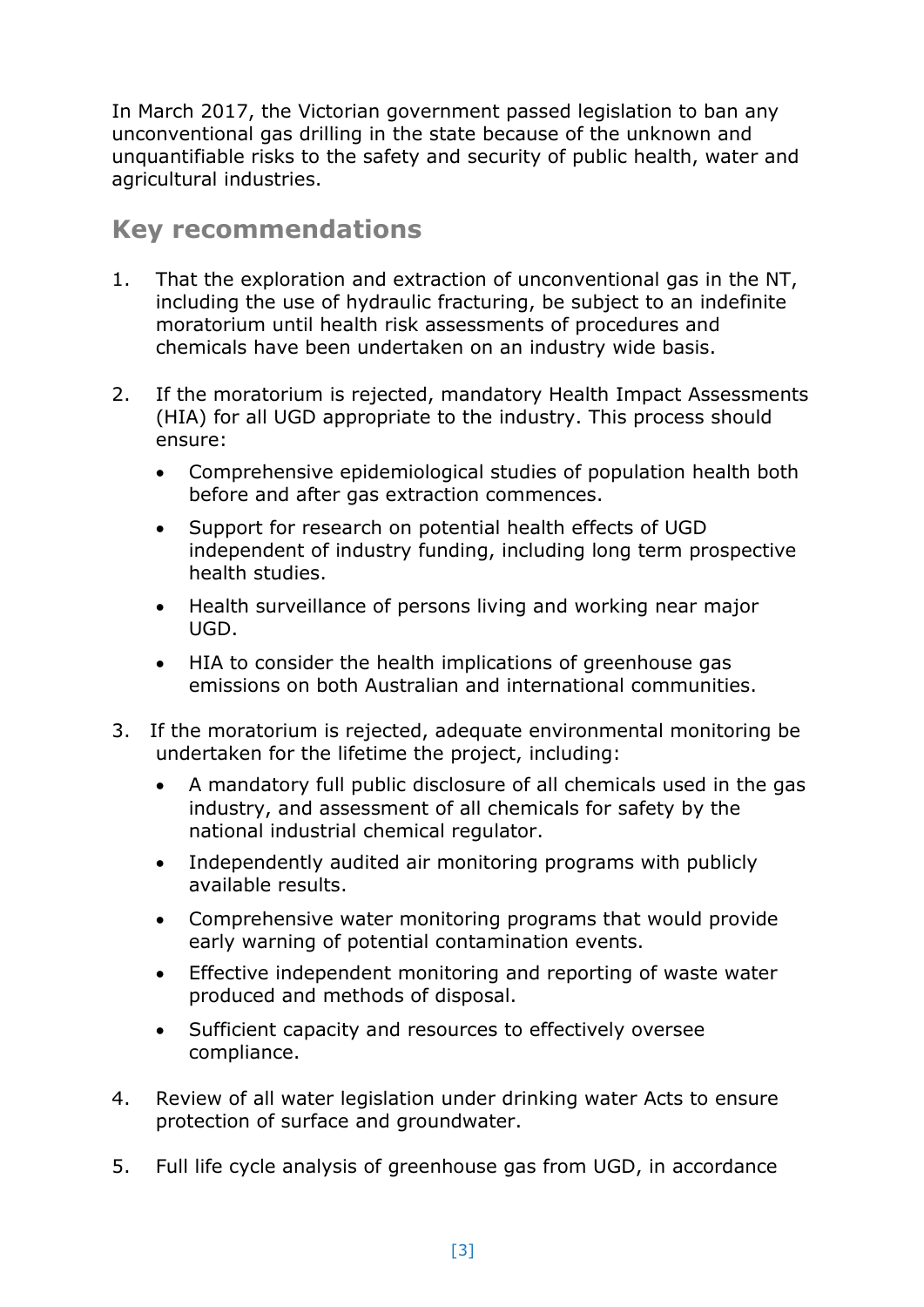with Australia's commitment to reducing emissions as a signatory to the Paris Agreement.

#### *In response to the terms of reference:*

*Assess the scientific evidence to determine the nature and extent of the environmental impacts and risks, including the cumulative impacts and risks, associated with hydraulic fracturing of unconventional reservoirs and the associated activities in the Northern Territory*.

#### **1. Risk Themes– Water**

**Water Quantity**

Concerns about water usage relate to the large amount of water consumed by UGD and the potential depletion of sparse water sources in both the arid and the tropical regions of the  $NT<sup>6</sup>$ . The process of fracking a gas well requires between 4-22 million litres of water for each frack. Each well may need to be fracked between 5 and 13 times, and most gasfields will require the sinking of hundreds of wells<sup>7</sup>.

While companies are bound by regulations while using local water, there are many unknowns that make it very difficult to perform risk assessments or reliable predictions of the impact on aquifers of drawing large amounts of water from multiple sites. Modelling of water dynamics is dependent on estimates of local hydrogeology, estimates in prescribing strata hydraulic properties, unknown variability in natural hydraulic connections to deeper formations and other parameters. Any modelling is subject to considerable uncertainty due to the paucity of data available $8$ . This is especially true in NT where there are recognised gaps in knowledge of groundwater<sup>9</sup>.

Competition for local resources of water has implications for food production and for the well-being of those who rely on water sources, and for water that would otherwise be available for stock. Depletion of aquifers will profoundly impact on water security for local residents and stock. In addition, native fauna and flora in surrounding areas that rely on scant sources of water may be impacted.

#### **Water Quality**

A central concern related to unconventional gas activity is the impact of chemicals escaping from mining processes. The potential for escape of chemicals underlies the majority of concerns to do with personal and public health, agriculture and the natural environment.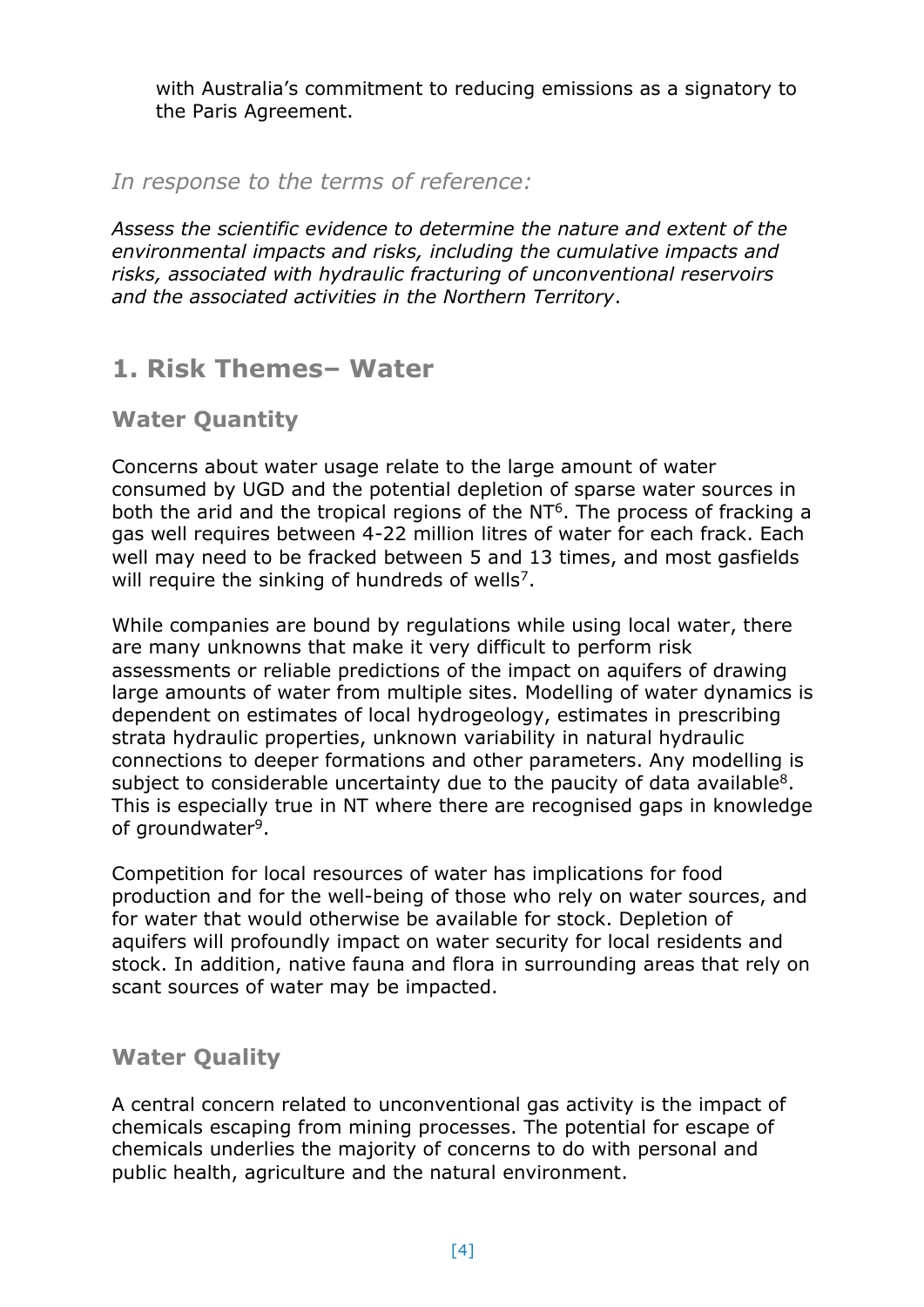Hydraulic fracturing requires the drilling of directional wells (vertical and horizontal) and then the pressurised injection into the wells of fluids comprising large quantities of locally sourced water together with chemical additives, and sand, to open up or enlarge fractures, so-called 'propping agents'. A proportion of the drilling and fracturing fluids returns to the surface and needs to be treated or disposed of safely because some returned fluids contain chemicals. This water may also contain chemicals from the shales that produce the gas, including heavy metals such as mercury, lead and arsenic, and radioactive elements such as radium, thorium and uranium. When contaminated water returns to the surface, it has the potential to mix into the environment in numerous ways: in watercourses, open ponds, closed tanks, evaporation or from being trucked away to waste dumps. All of these provide opportunities for chemicals to 'escape' into the environment. The final disposition of these chemicals varies – some evaporate into the atmosphere, some are left in exposed mud ponds to concentrate for burial. Contaminated waste water needs to be stored in tanks or pits at the well site and then may be recycled for future use in fracking, injected into underground storage wells, or transported to wastewater treatment facilities for precipitation treatment, reverse osmosis or other measures. Salt can also be a major component of produced water; salinity can range from levels typical of drinking water to several times saltier than seawater<sup>10</sup>, and salinity can be highly damaging to soils and waterways.

Hundreds of chemicals are available for use in drilling and fracking, although the number injected in any fracking event may not be large. Unquestionably, however, some of them can be toxic. For example, ethylene glycol is a clear liquid used in antifreeze and de-icing solutions. Exposure to large amounts of ethylene glycol can damage the kidneys, nervous system, lungs, and heart  $11$ . Exposure to 2-butoxyethanol occurs mainly from breathing air or having skin contact with products containing them. Breathing in large amounts of 2-butoxyethanol may result in irritation of the nose and eyes, headache, and vomiting  $12$ . Methanol is readily absorbed after oral, inhalation, or dermal exposure. It is metabolised to formaldehyde and formic acid in the body and is toxic in very small doses if ingested. Chronic exposure to methanol can cause headache, insomnia, gastrointestinal problems, and blindness in humans and hepatic and brain alterations in animals  $13$ .

An additional long-term concern are the so-called "endocrine disrupting chemicals", which are of considerable significance because of their effects at miniscule concentrations, with potential impacts on fertility, growth and development. These agents have been identified in regions of unconventional gas activity at levels much lower than deemed to be safe by any Material Safety Data Sheet <sup>14</sup>. Note also that some chemicals are not identified by the user and, therefore, have no toxicity information. Most fracking chemicals have not been assessed for toxicity to humans or the environment <sup>15,16</sup>.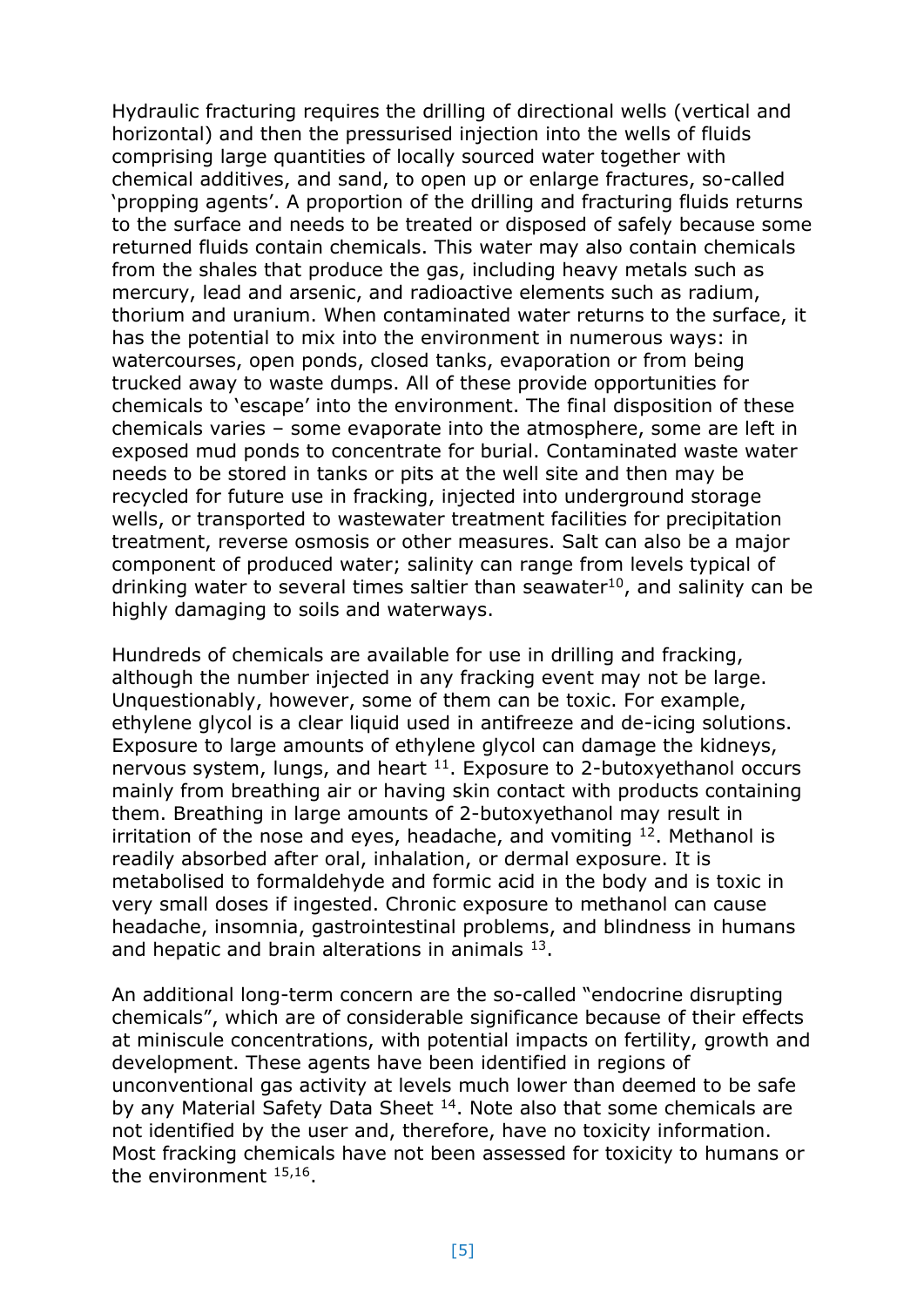Accumulation of contaminants in aquifers might have long-term and serious impacts. Studies on the transport and fate of volatile organic compounds have found they can persist in aquifers for more than 50 years and can travel long distances, exceeding 10  $km<sup>17</sup>$ .

Contamination of aquifers by chemicals in fracking fluids may occur nonaccidentally, if fractures provide an underground path from the fracked well to the aquifers, evidence for which is becoming more certain. Published evidence from the US notes, *"The ability to delineate methane sources and thus the distinction between natural flux [local biological sources] and anthropogenic [from unconventional gas activity] contamination is based on the different isotopic and geochemical compositions of thermogenic relative to biogenic methane sources."* Some studies have thus indicated that high levels of methane found in sampled groundwater is related to stray gas contamination directly linked to shale gas operation  $^{18,19}$ .

#### **Accidental Spills**

While DEA acknowledges that regulatory frameworks are in place to try to encourage best practice, no amount of legislation or voluntary industry codes can prevent accidents, flooding and spillage of containment pools or casing failures. Accidents have occurred and will continue to occur, however strict the safeguards. In particular, the NT's monsoonal climate is associated with severe flooding events that could impact on containment pools or other storage. There are multiple documented cases of wastewater spills, failures of holding dams and release of contaminated wastewater in Australia and the United States<sup>20,21,22</sup>. Contamination of adjacent beneficial aquifers has also been documented in Australia and overseas<sup>23</sup>. Research in Colorado has found *"that surface spills are an important route of potential groundwater contamination from hydraulic fracturing activities and should be a focus of programs to protect groundwater."* <sup>24</sup>

Another route of groundwater contamination is well casing failure. Unconventional gas wells are lined by casings – steel pipes typically held in place with cement to contain fracking fluids, produced water, and produced natural gas. Casing failures can allow egress of fracking chemicals and fracking fluid from the drill to surrounding aquifers. The failure rate of casings is significant – estimated from recent international data at somewhere between 1 in every 50 to 1 in 16 wells drilled  $25,26$ . Ingraffea et al noted a 6-7% failure rate in modern wells, that horizontal wells are more likely to fail, and inspection rates of older and decommissioned wells may underestimate the long-term failure rates. The most favourable published figure for well failure is 1.88% with modern 21st century fracturing technology<sup>27</sup>.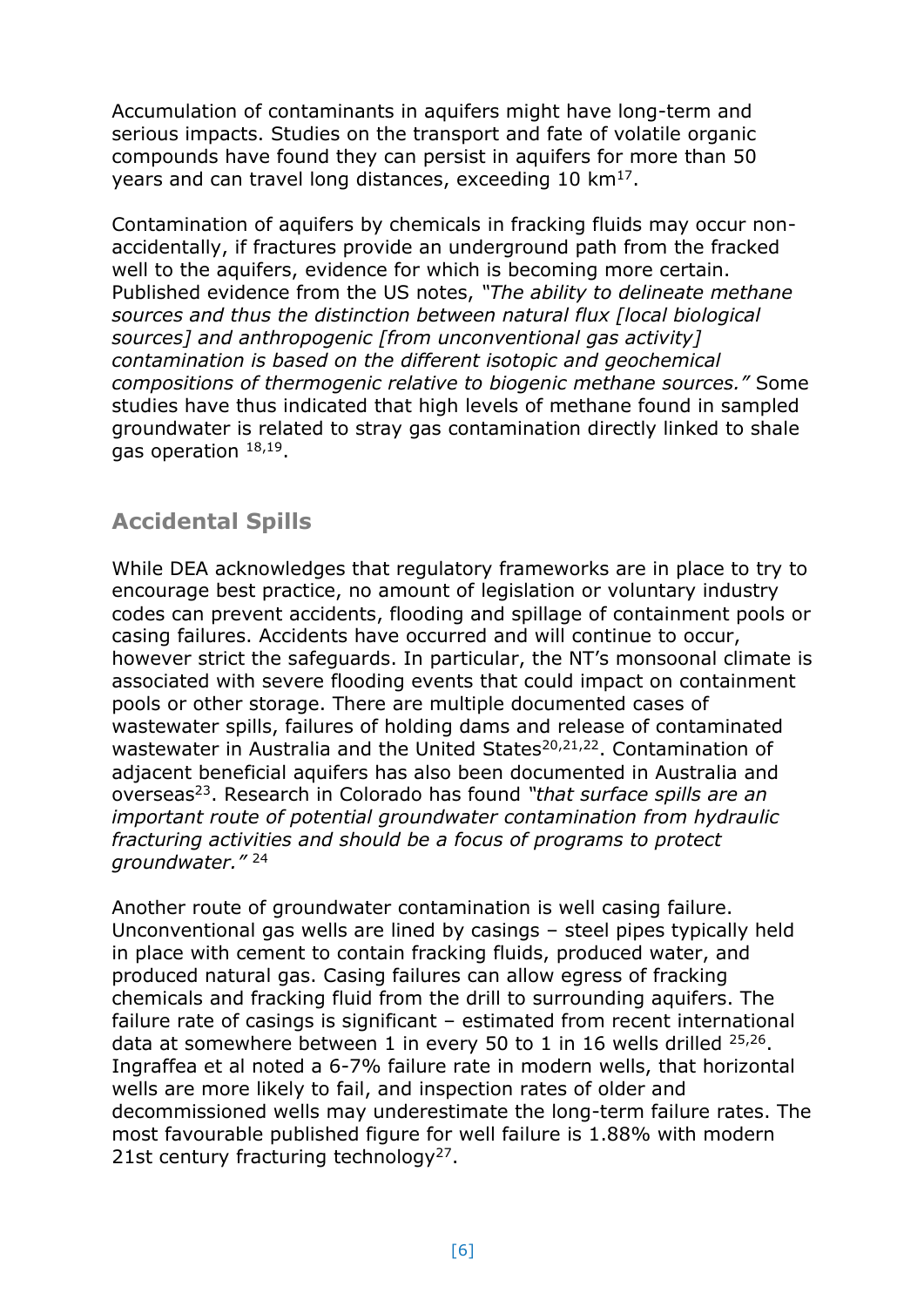### **2. Risk Themes– Land**

While the emphasis has been on human health, exposure to chemicals can have adverse impacts on fauna and flora within fragile ecosystems of the Northern Territory. There is a risk of loss of individual species and loss of biodiversity due to chemical contamination of the environment or depletion of water. There is simply not enough knowledge to estimate the risk. But if losses occur, they would be long-lived, difficult or impossible to remedy and would have a high impact, especially in the context of Aboriginal culture. As with water, land has important spiritual values, whose fragility is increasing with climate change<sup>28</sup>. Fracking therefore poses a risk to spiritual health through its impact on the land.

Valuing of land and water are integral to public health although this is not explicit in the Background Paper. Overlapping values reflect the inherent interconnection of health with the other values of land that are mentioned: terrestrial ecosystems and biodiversity, soil health, Aboriginal people and their culture, economic, amenity values and cumulative risks. Exposure to nature is increasingly recognized as an important health determinant <sup>29,30</sup>.

### **3. Risk Themes– Air**

It is increasingly being recognised that volatile chemicals used in the fracking process and the gases released from UGDs pose health risks to workers and people living nearby. Volatile organic compounds and hydrocarbons (including the carcinogen benzene) are released during unconventional gas operations, from venting, holding tanks, ponds, compressors and other infrastructure. Some of these mix with nitrous oxides from diesel-fuelled machinery, creating ground level ozone – a significant respiratory irritant.

Emissions measured near gas wells include the BTEX compounds benzene, toluene, ethylbenzene, and xylene – of which benzene is a contributor to lifetime excess cancer risk $31$ . Emissions of formaldehyde, hydrogen sulphide, acrylonitrile, methylene chloride, sulphuric oxide, and volatile organic compounds (VOCs) are recorded near gas drilling, and all have potential adverse health effects. Trimethyl-benzenes, aliphatic hydrocarbons, and xylenes may cause neurological effects, and can irritate the respiratory system and mucous membranes $32$ .

Air pollution is potentially a health issue for gas field workers. Accidental exposures to chemicals, and airborne silica from proppants have the potential to cause serious health impacts. While worker health has been excluded from the terms of reference for this inquiry, in small communities, workers and their families may represent a significant proportion of community members.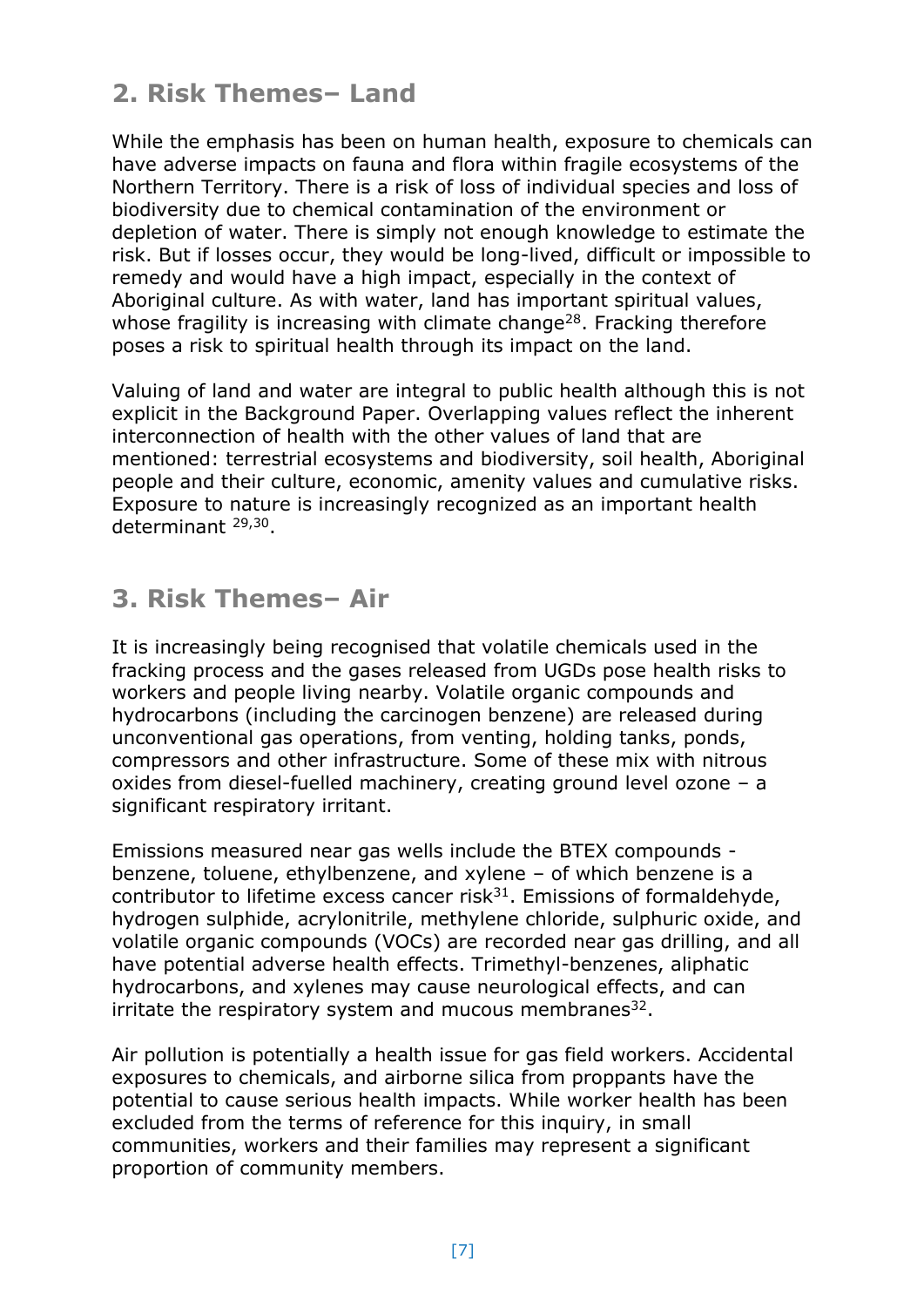#### **Greenhouse Gas Emissions**

Compared with coal, gas combustion emits less carbon dioxide per unit of energy produced. This has led to the proposal by some that natural gas, which is predominantly methane, can and should be used whilst enabling societies to transition from coal to renewable energy sources.

However, it now appears that anticipated lower greenhouse gas emissions from gas obtained through hydraulic fracturing have been overstated. Hydrocarbons extracted through hydraulic fracturing have almost the equivalent greenhouse gas per unit energy produced as coal when the full life cycle is considered, including the energy used to build the gas field and apply the special techniques to extract it. Methane is the second largest greenhouse gas contributor to climate change after CO2, with a global warming potential more than 86 times that of CO2 over a 20-year period, and 34 times over a 100-year period<sup>33</sup>. Evidence is growing that only 2-4% of gas needs to be released or escape through fugitive emissions to wipe out the greenhouse emission advantage of gas over coal as an energy source<sup>34</sup>. Australian methane-emission reporting methodologies rely to a significant extent on assumed emissions factors rather than direct measurement. Comparison with similar UGD in the US, suggests that methane emissions in Australia could be significantly underreported 35.

Fugitive emissions are the gases that leak or are vented during the extraction, production, processing, storage, transmission and distribution of natural gas<sup>36</sup>. Importantly, they include unintentional leakage from wellheads, casing failures and corrosion in decommissioned wells that continue to leak over time<sup>37</sup>. Fugitive emissions contribute to air pollution and climate change. The level of concern can be seen in statements in industry publication such as GasTips, World Oil Oilfield Review: *"between 7% and 19% of more than 1000 wells drilled from 2005 to 2007 in western Canada had gas migration along the casing annulus, and 9% to 28% of them had gas leakage through surface casing vents"* <sup>38</sup> . Unintended natural gas migration along production wellbores, even for conventional gas, has been a *"chronic problem for the oil and gas industry ... as a result of poor primary cement jobs, particularly in gas*  wells".<sup>39</sup> Brufatto et al (2003)<sup>40</sup> cite U.S. Mineral Management Service data from the Gulf of Mexico indicating, *"By the time a well is 15 years old, there is a 50% probability that it will have measurable gas build up in one or more of its casing annuli"*. Schlumberger, one of the world's largest companies specialising in fracking, published in its magazine as long ago as 1994: *"Older fields will continue to benefit from the expertise of the corrosion engineer and the constant monitoring required to prevent disaster"* <sup>41</sup>. We emphasise: these words are from the industry itself. They point to the possibility of wear-out-failures that permit movement of contaminated water in the subterranean environment and into aquifers and of continuing fugitive gas emissions.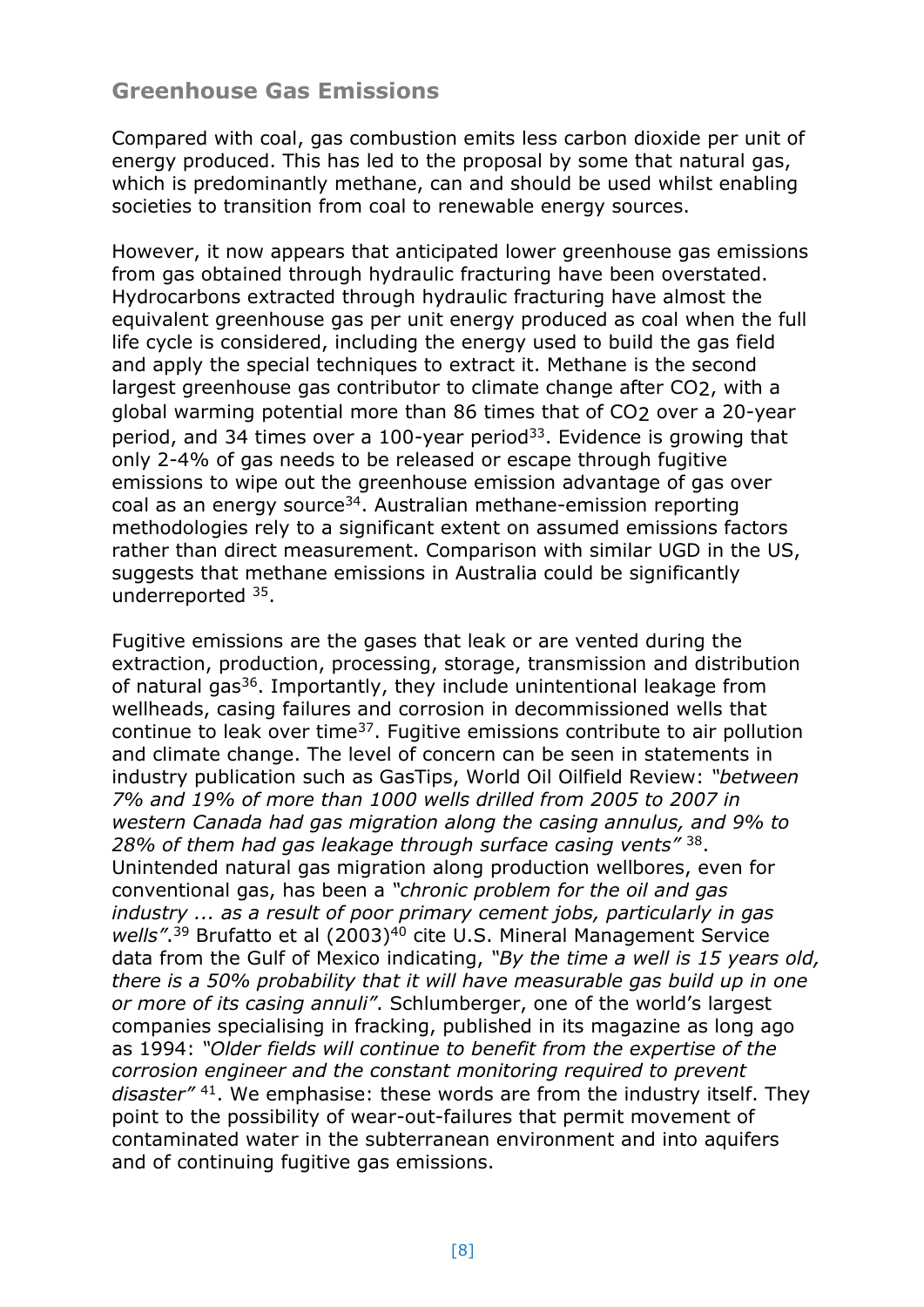As climate change is widely considered the major global health threat of this century, fugitive emissions produced from the gas industry are an unacceptable health risk<sup>42</sup>.

### **4. Risk Themes– Public Health**

DEA asks the Committee to be aware that medical and health research literature on unconventional gas is rapidly expanding. Much published research – particularly in relation to shale gas - comes from the United States where an estimated 15 million people live within 1.6km of gas or oil wells. As a result, there has been a large increase in the number of published papers addressing unconventional gas activity and health. There are now over 400 peer-reviewed articles, on air pollution, water pollution/water security, soil pollution/food security and public health. More than ever, it is clear that a strong emphasis on health and wellbeing is required in any over-arching framework for the unconventional gas industry and that the principle of proof of safety from the regulated industry is required rather than absence of proof of harm.

Because the development and spread of unconventional gas activity is relatively recent, information on long-term impacts is limited. However, an increasing number of current observational studies associate adverse health outcomes with UGD. In 2016, the Physicians, Scientists and Engineers for Healthy Energy in the United States identified 555 peerreviewed publications on unconventional gas activity<sup>43,44</sup>: 84% contain findings that indicate public health hazards, elevated risks, or adverse health outcomes. A summary of health risks of unconventional gas development has emphasised that more research is needed before we can reasonably quantify the likelihood of occurrence, or magnitude of adverse health effects of UGD<sup>45</sup>.

Some examples of recently published studies on the health impacts of UGD include:

- 1. A Johns Hopkins University study used electronic health records to study over 35,000 patients with asthma treated through the Geisinger System in Pennsylvania, from 2005 to 2012. It found that unconventional gas well activity near patient residences was associated with increased risks of worsening of asthma<sup>46</sup>.
- 2. Another recent study from Pennsylvania examined birth outcomes in relation to exposure to unconventional gas development in 9,384 mothers who delivered 10,496 newborns from 2009 to 2013. They found an association between UGD activity and preterm birth and with high risk pregnancy<sup>47,48</sup>.
- 3. In a further study from Pennsylvania, published in 2015, researchers examined health care use with fracking activity. They looked at well numbers and density and examined over 95,000 inpatient hospital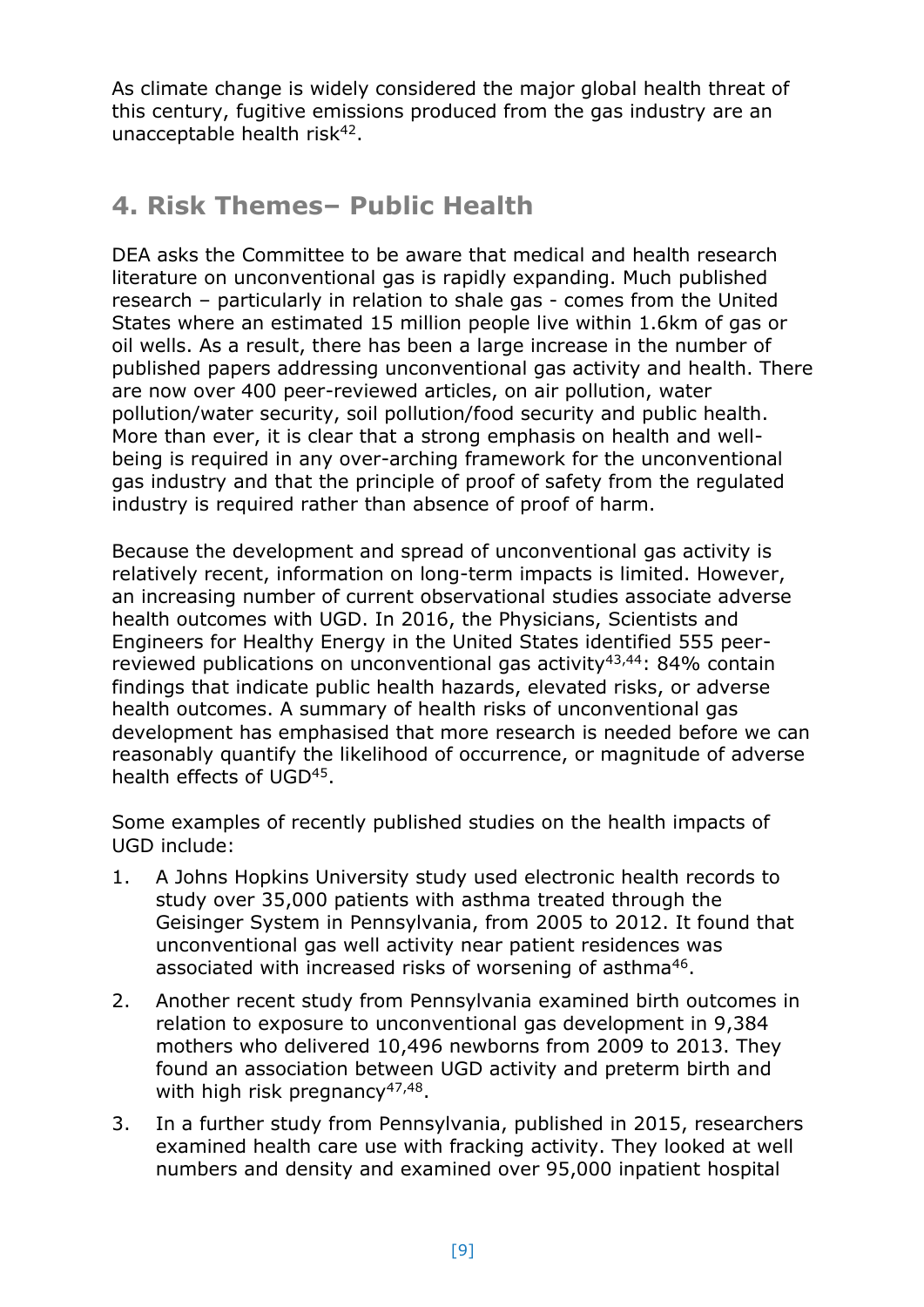records. They found that hydraulic fracturing as determined by well number or density had a significant association with cardiology hospital inpatient rates, and well density had a significant association with neurology hospital inpatient rates<sup>49</sup>.

Importantly, in order to make any meaningful decisions about the risk to public health from UGD, baseline studies need to be undertaken as well as comprehensive epidemiological studies of population health, with support for research on potential health effects of UGD independent of industry funding, including long term prospective health studies. Also, health surveillance of persons living and working near major UGD needs to be carried out, with full and transparent disclosure.

### **Risk Themes– Aboriginal people and their culture**

Non-material impacts of fracking are also important. The framing of Aboriginal culture and knowledge in a way that can be known and described, reflects a non-indigenous approach that may not reflect Aboriginal ways of knowing, in which culture is embedded in the land  $50,51$ . In the context of discussions about resource development, there remains a high degree of inequity between Aboriginal and non-Indigenous Australians.

Adverse effects on the health of Aboriginal people may be unanticipated. Strong reliance on bush food as a source of nutrition and cultural strength may put them at much higher risk of toxicity than other communities 52,53,54,55 . There is evidence that Aboriginal people's wellbeing does not improve when there is mining or other industrial activity near their communities, and in many cases wellbeing deteriorates<sup>56</sup>.

We urge the panel to prioritise the value of water. For Aboriginal people and their culture, water holds spiritual values that transcend amenity and aesthetic worth<sup>57,58</sup>. Water is valued in desert environments through scarcity and vitality, and in tropical environments where water is embedded in day-to-day livelihoods. There is fear of water contamination with the prospect of fracking, for which assurances of safety ring hollow in the face of spiritual concerns. While the material values and risks described in the Background paper are important, without considering spiritual issues, the panel risks underestimating community impacts.

#### **6. Risk Themes– Social**

Apart from emphasising personal anxiety and distress related to chemical contamination of the environment, this section requires a brief summary of other, non-chemical-related, impacts on people and communities by unconventional gas activity. Challenges include chronic stress in the face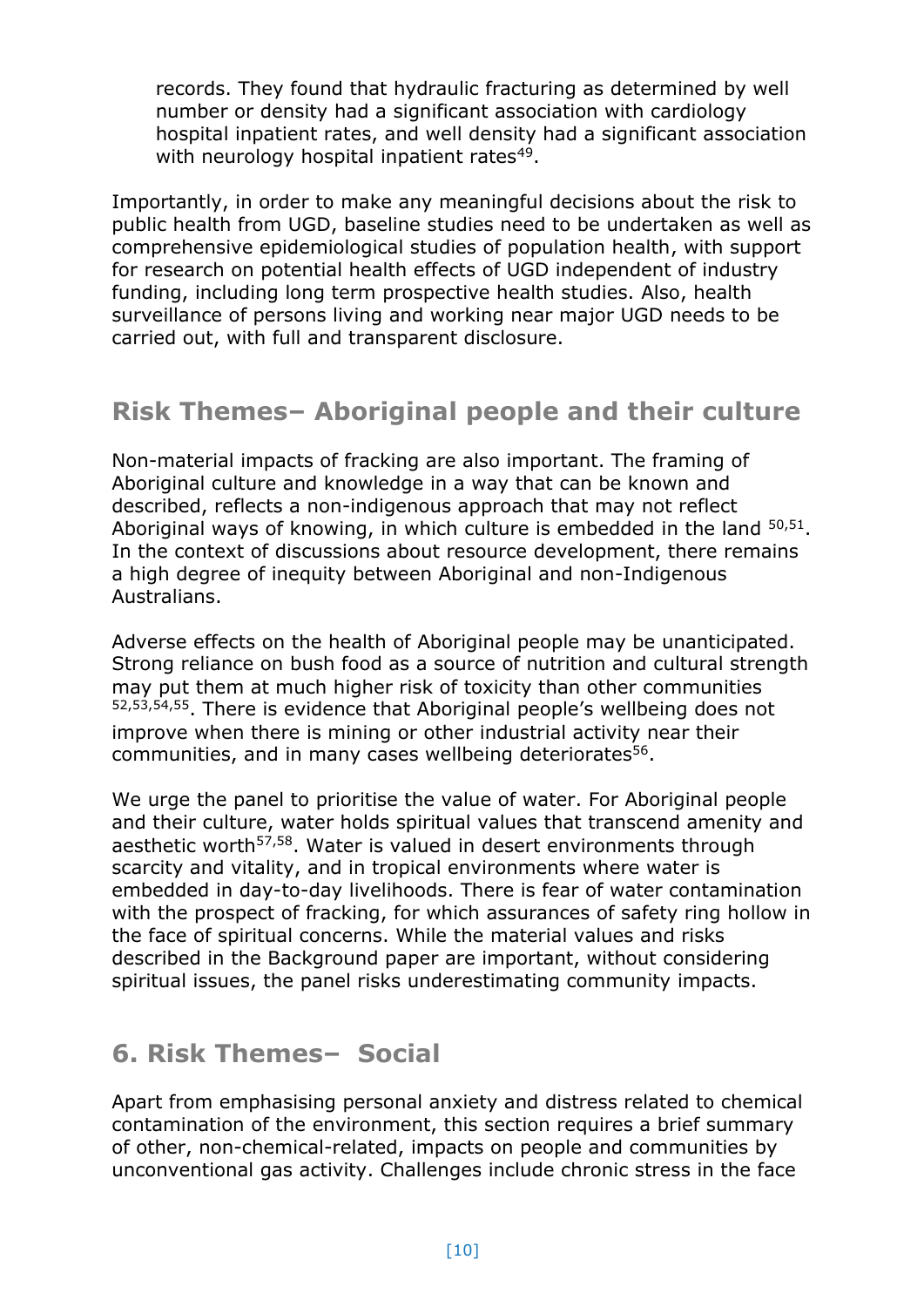of excessive noises, intermittent smells and the industrialisation of their environment. This may be a particularly strong issue for people of outback Australia, including NT, many of whom identify with the relatively undeveloped physical environment <sup>59</sup>, or those living close to well activities, as well as to the roads that cater to the well pads, there will be machinery noise or thousands of truck movements transporting chemicals or waste-water or gas. The level of involuntary adaptation to that will be required by residents of these areas, and the emotional and financial distress among families as to whether they will leave or continue to live in affected areas, are just some of the factors that will contribute to anxiety levels.

Community cohesion can be affected in many ways, before, during and after fracking operations. Divisiveness and conflict that can arise in small communities when fracking is proposed, and such conflict is already evident in NT during the course of this enquiry <sup>60</sup>. Different value systems among community members, decisions about the distribution of costs and benefits among current and future community members, loss of value of tourism and other industries that may be affected by fracking, changes in land values, perception of lack of transparency and misinformation and other sources of stress can all contribute to social disruption.

### **9. Risk Themes– Regulatory Framework**

While regulatory guidelines may be set in place ensure that UGD safeguards health and the environment, no amount of regulation will be sufficient without the resources to both monitor compliance, and to administer and oversee enforcement and realistic fines for non-compliance.

People feel strongly that their health and wellbeing should be valued and protected by their government. If the industry does proceed, a firm commitment to public health research and surveillance would help to ensure a commitment to the protection of people's health and well-being.

We note how difficult it can be for communities to hold companies to account when there are breaches of practice, for example, the lack of penalty for ERA after a spill of 1,400 litres of radioactive slurry in 2013. Reasons given were that prosecution was not considered in the public interest, the company having suspended operations during the investigation of the spill, and uncertainty of a successful outcome of a prosecution. The non-profit Environmental Defenders Office considered the reason to be lack of political will, sending a message to the NT community that companies will not be held to account for poor standards of quality control <sup>61</sup>.

High occupational health and safety standards would be expected to apply in all unconventional gas activities. Local medical services, however, are entitled to be aware of the chemicals likely to be involved in incidents and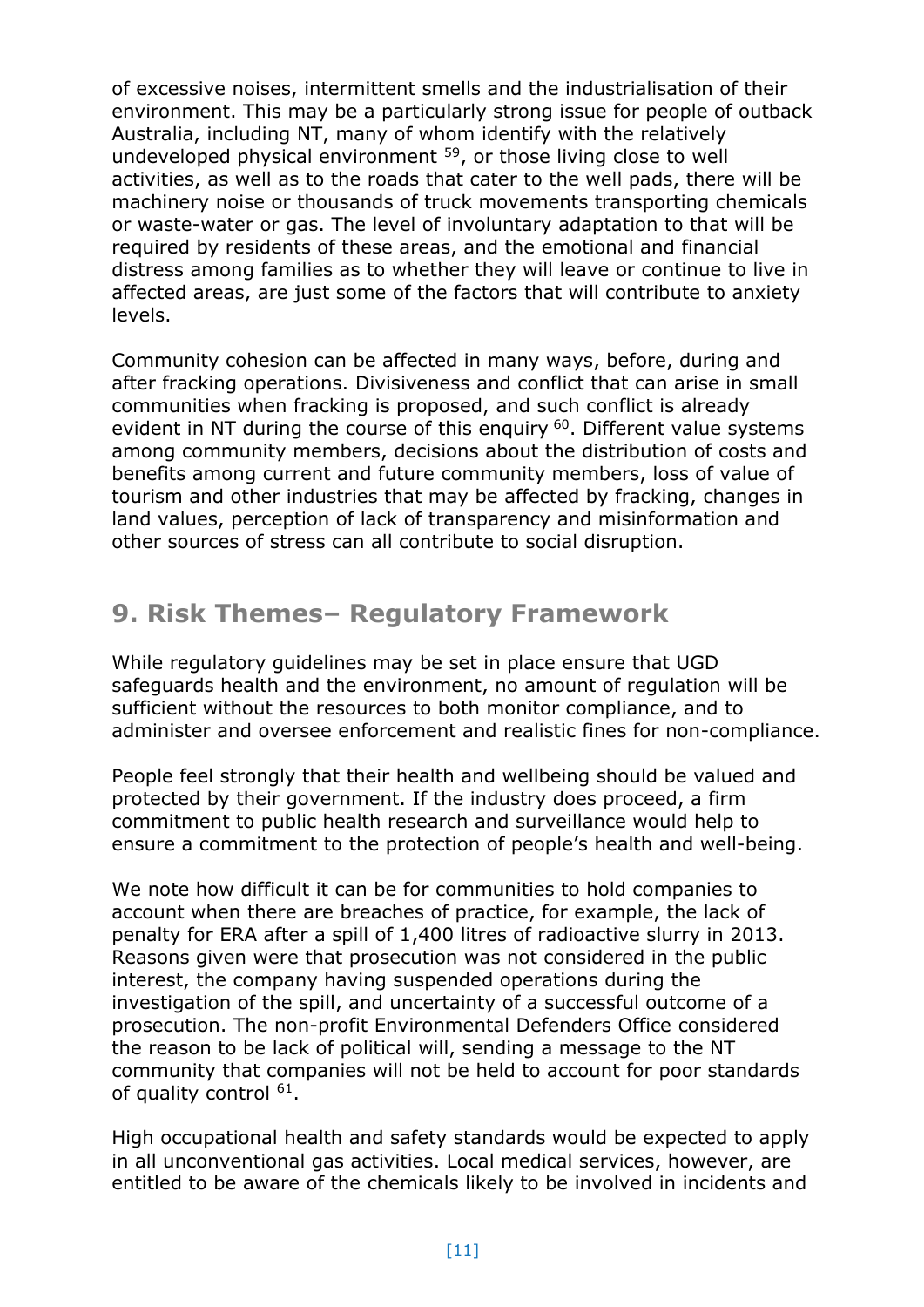to have an opportunity to prepare their emergency strategies.

# **The Precautionary Principle**

Unconventional gas development has been described as an uncontrolled health experiment on an enormous scale<sup>62</sup>. DEA urges the use of the precautionary principle in considerations about any further expansion of the unconventional gas industry. The precautionary principle is a core tenet in environmental science and urges caution over unknown risk to ensure human health and the environment are protected <sup>63</sup>. This is particularly so with decisions involving technologies that are relatively new, where impacts on the health and well-being of future generations may be potentially serious, may be difficult or impossible to manage, and could be very long-lived. The burden of proof is on the unconventional gas industry to demonstrate the lack of risk of harm, rather than on those affected to demonstrate safety. The health of communities which disproportionately bear the burden of risk should be particularly considered, and their concerns heard, in the light of the inequity in the wider distribution of benefits.

## **Conclusion**

As with many complex human activities, absolute certainty regarding impacts of unconventional gas development on public health may never be attained. However, there is already sufficient indication of the potential for harm to human health and the environmental determinants of health from an ever growing scientific evidence base.

Any economic benefits from this industry must be weighed against the long-term impacts on human health and the environment, and the impact of further global emissions on our ability to mitigate climate change. Decisions made today will affect the health, wellbeing and quality of life for future generations.

As doctors concerned about the health of Australians we urge the inquiry to reject further expansion of this industry until much more work can be done at a local level to more fully understand and prevent the serious risks that it poses.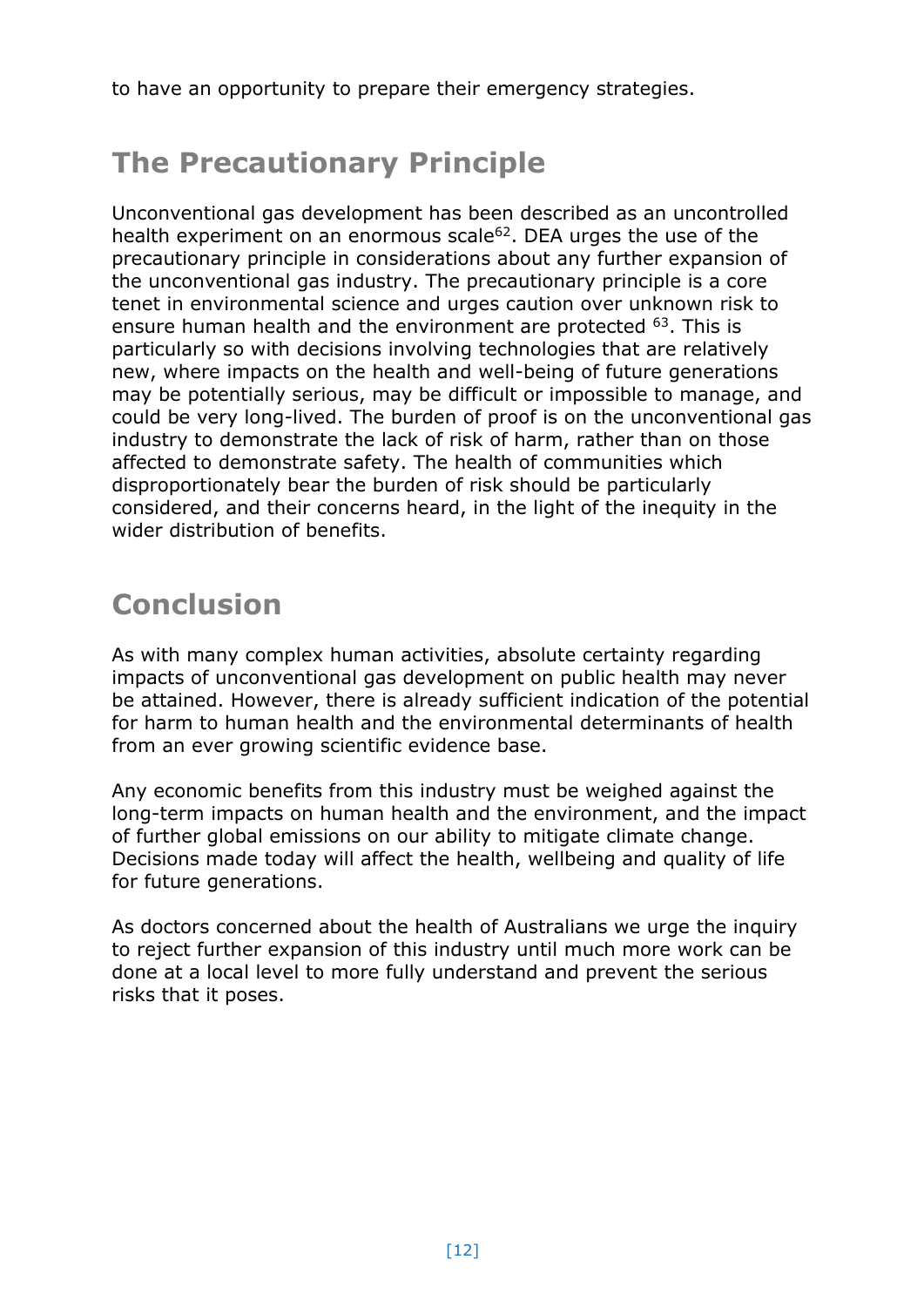## **Appendix A**

#### **DEA submissions and official statements on unconventional gas.**

**National:**

Submission to the Select Committee on Unconventional Gas Mining, March 2016.

[https://www.dea.org.au/wp](https://www.dea.org.au/wp-content/uploads/Select_Committee_on_UG_Mining_Submission_03-16.pdf)[content/uploads/Select\\_Committee\\_on\\_UG\\_Mining\\_Submission\\_03-16.pdf](https://www.dea.org.au/wp-content/uploads/Select_Committee_on_UG_Mining_Submission_03-16.pdf)

Submission to the review of the national industrial chemical notification and assessment scheme, August 2012. <https://www.dea.org.au/wp-content/uploads/2017/04/NICAS-08-12.pdf>

**Victoria:** 

Submission to the Inquiry into Unconventional Gas in Victoria, July 2015. [https://www.dea.org.au/wp-content/uploads/2017/04/Unconventional-Gas-VIC](https://www.dea.org.au/wp-content/uploads/2017/04/Unconventional-Gas-VIC-submission-07-15.pdf)[submission-07-15.pdf](https://www.dea.org.au/wp-content/uploads/2017/04/Unconventional-Gas-VIC-submission-07-15.pdf)

**South Australia:**  Submission to the Inquiry into Unconventional Gas (Fracking) – South Australia, January 2015.

[https://www.dea.org.au/wp-content/uploads/2017/02/Inquiry-into-Unconventional-Gas-](https://www.dea.org.au/wp-content/uploads/2017/02/Inquiry-into-Unconventional-Gas-SA-01-15.pdf)[SA-01-15.pdf](https://www.dea.org.au/wp-content/uploads/2017/02/Inquiry-into-Unconventional-Gas-SA-01-15.pdf)

**Tasmania:** 

Submission to the Review of Hydraulic Fracturing (Fracking) in Tasmania. December 2014.

[https://www.dea.org.au/wp-content/uploads/2017/04/Review-of-Hydraulic-Fracturing-](https://www.dea.org.au/wp-content/uploads/2017/04/Review-of-Hydraulic-Fracturing-Fracking-in-Tasmania-12-14.pdf)[Fracking-in-Tasmania-12-14.pdf](https://www.dea.org.au/wp-content/uploads/2017/04/Review-of-Hydraulic-Fracturing-Fracking-in-Tasmania-12-14.pdf)

**Western Australia:** 

Submission to the Inquiry into the Implications for Western Australia of Hydraulic Fracturing for Unconventional Gas. September 2013. [https://www.dea.org.au/wp-content/uploads/2017/04/WA-Inquiry-into-Hydraulic-](https://www.dea.org.au/wp-content/uploads/2017/04/WA-Inquiry-into-Hydraulic-Fracturing-UG-Submission-09-13.pdf)[Fracturing-UG-Submission-09-13.pdf](https://www.dea.org.au/wp-content/uploads/2017/04/WA-Inquiry-into-Hydraulic-Fracturing-UG-Submission-09-13.pdf)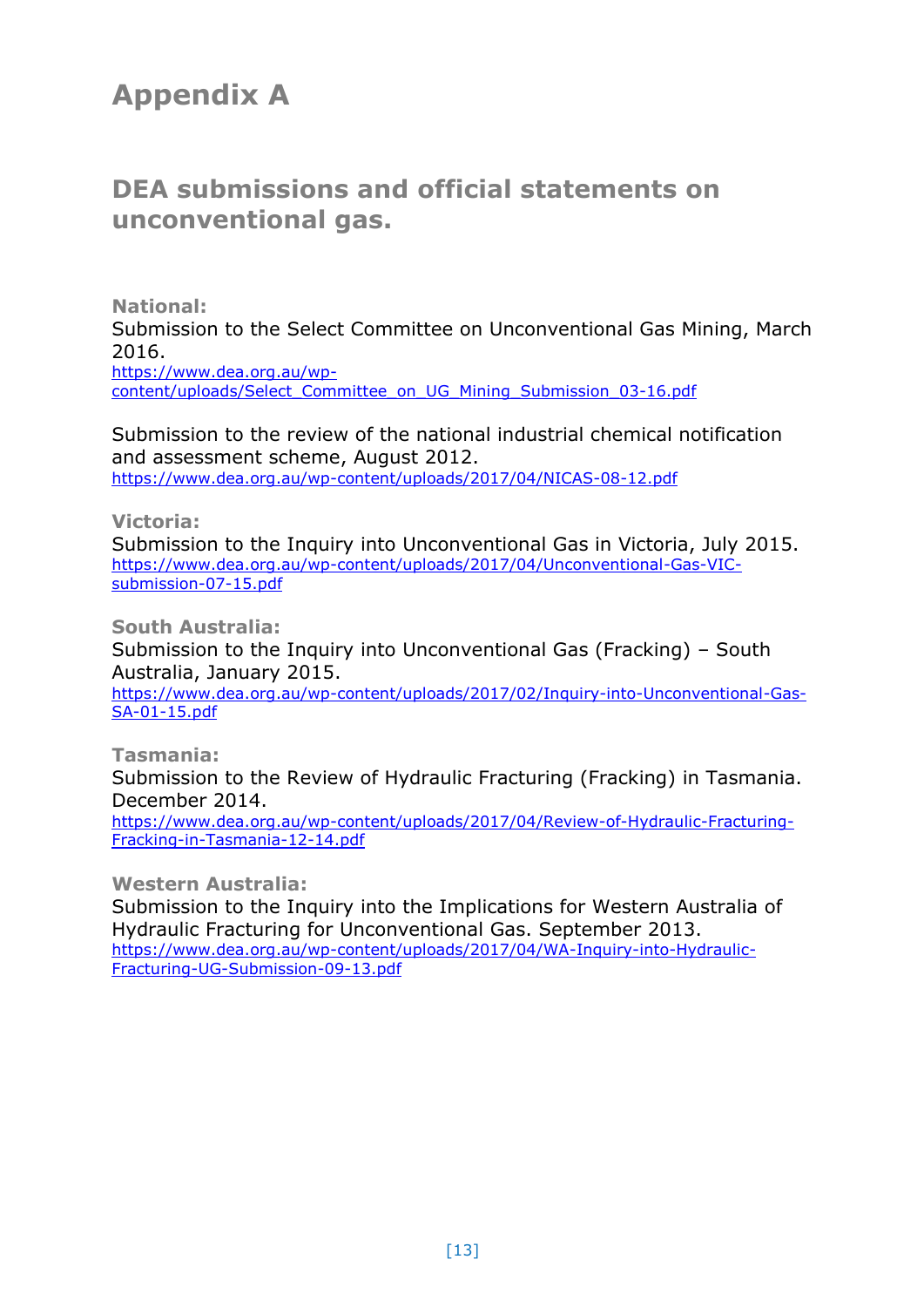### **References**

-

<sup>1</sup> <https://frackinginquiry.nt.gov.au/community-consultation-program>

<sup>2</sup> DEA Submission to the Hydraulic Fracturing Inquiry Northern Territory, May 2014. Available at: [https://www.dea.org.au/wp-content/uploads/2017/04/DEA-Hydraulic-fracturing-in-NT-inquiry](https://www.dea.org.au/wp-content/uploads/2017/04/DEA-Hydraulic-fracturing-in-NT-inquiry-final.pdf)[final.pdf](https://www.dea.org.au/wp-content/uploads/2017/04/DEA-Hydraulic-fracturing-in-NT-inquiry-final.pdf)

<sup>3</sup> DEA submission to the NT inquiry into Hydraulic Fracturing of Unconventional Reservoirs, October 2016. Available at: [https://www.dea.org.au/wp-](https://www.dea.org.au/wp-content/uploads/2016/10/NT_Inquiry_into_Hydraulic_Fracturing_of_Unconventional_Reservoirs_submission_10-16.pdf)

[content/uploads/2016/10/NT\\_Inquiry\\_into\\_Hydraulic\\_Fracturing\\_of\\_Unconventional\\_Reservoirs\\_su](https://www.dea.org.au/wp-content/uploads/2016/10/NT_Inquiry_into_Hydraulic_Fracturing_of_Unconventional_Reservoirs_submission_10-16.pdf) [bmission\\_10-16.pdf](https://www.dea.org.au/wp-content/uploads/2016/10/NT_Inquiry_into_Hydraulic_Fracturing_of_Unconventional_Reservoirs_submission_10-16.pdf)

<sup>4</sup> Australian Medical Association – Better Environmental Health. Available at: <https://ama.com.au/article/better-environmental-health-0>

<sup>5</sup> Innovation: Managing Risk not Avoiding it. Annual report of the Government Chief Scientific Adviser, UK. 2014 Available at:

[https://www.gov.uk/government/uploads/system/uploads/attachment\\_data/file/381905/14-](https://www.gov.uk/government/uploads/system/uploads/attachment_data/file/381905/14-1190a-innovation-managing-risk-report.pdf) [1190a-innovation-managing-risk-report.pdf](https://www.gov.uk/government/uploads/system/uploads/attachment_data/file/381905/14-1190a-innovation-managing-risk-report.pdf)

6 Bardon, J (2016) Katherine farmers question NT Government's water modelling amid claims bores almost ran dry ABC news Available at: [http://www.abc.net.au/news/2016-05-04/katherine](http://www.abc.net.au/news/2016-05-04/katherine-residents-claiming-bores-almost-ran-dry/7382470)[residents-claiming-bores-almost-ran-dry/7382470](http://www.abc.net.au/news/2016-05-04/katherine-residents-claiming-bores-almost-ran-dry/7382470) 

 $7$  APPEA fact sheet on water usage in unconventional gas drilling. Available from: <https://www.appea.com.au/industry-in-depth/technical-information/water/water-volume/>

<sup>8</sup> Independent Expert Scientific Committee on Coal Seam Gas and Large Coal Mining Development Annual Review of Activities (2016) Available at:

[http://www.iesc.environment.gov.au/system/files/resources/899e1624-3017-4de7-98a8](http://www.iesc.environment.gov.au/system/files/resources/899e1624-3017-4de7-98a8-d2353436596b/files/iesc-review-jul-15-jun-16.pdf) [d2353436596b/files/iesc-review-jul-15-jun-16.pdf](http://www.iesc.environment.gov.au/system/files/resources/899e1624-3017-4de7-98a8-d2353436596b/files/iesc-review-jul-15-jun-16.pdf)

<sup>9</sup> Gough T. (2011) Northern Territory Groundwater Stocktake. Darwin: Department of Land Resource Management, Department Land Resource Management WRD. Available at: [http://www.territorystories.nt.gov.au/bitstream/handle/10070/247395/Northern\\_Territory\\_Ground](http://www.territorystories.nt.gov.au/bitstream/handle/10070/247395/Northern_Territory_Groundwater_Stocktake_WRD11031.pdf) [water\\_Stocktake\\_WRD11031.pdf](http://www.territorystories.nt.gov.au/bitstream/handle/10070/247395/Northern_Territory_Groundwater_Stocktake_WRD11031.pdf)

<sup>10</sup> Salting the Earth – the Environmental impacts of Oil and Gas Wastewater Spills. *Environmental Health Perspectives* 125:12 December 2016 Available at: [https://www.researchgate.net/publication/311243994\\_Salting\\_the\\_Earth\\_The\\_Environmental\\_Imp](https://www.researchgate.net/publication/311243994_Salting_the_Earth_The_Environmental_Impact_of_Oil_and_Gas_Wastewater_Spills) act of Oil and Gas Wastewater Spills

 $11$  Agency for Toxic Substances and Disease Registry – Ethylene Glycol. Available at: <https://www.atsdr.cdc.gov/toxfaqs/TF.asp?id=85&tid=21>

<sup>12</sup> Agency for Toxic Substances and Disease Registry. Available at: <https://www.atsdr.cdc.gov/toxfaqs/TF.asp?id=346&tid=61>

<sup>13</sup> Office of Pollution Prevention and Toxics US EPA. August 1994. Available at: <http://www.southernchemical.com/downloads/chemical%20summary.pdf>

<sup>14</sup> Kassotis, C.D., Tillitt, D.E., Davis, J.W., Hormann, A.M. & Nagel, S.C. (2014). Estrogen and androgen receptor activities of hydraulic fracturing chemicals and surface and ground water in a drilling-dense region. *Endocrinology*, 155(3):11 Available at: <https://www.ncbi.nlm.nih.gov/pubmed/24424034>

<sup>15</sup> Colborn, T., Kwiatkowski, C., Schultz, K., & Bachran, M. (2011). Natural Gas Operations from a Public Health Perspective. *Human and Ecological Risk Assessment: An International Journal*, 17(5), 1039-1056. Available at:<http://www.tandfonline.com/doi/abs/10.1080/10807039.2011.605662>

<sup>16</sup> McCarron, G.P. & King, D.; (2014). Unconventional natural gas development: economic salvation or looming public health disaster? *Australian and New Zealand Journal of Public Health*, 38(2): 108-109. Available at:<http://onlinelibrary.wiley.com/doi/10.1111/1753-6405.12196/abstract>

<sup>17</sup> Silvia Diaz-Cruz M., Barcelo D. (2008) Trace organic chemicals in ground water recharge. *Chemosphere* 72.3:pp 333-342. Available at: <http://www.sciencedirect.com/science/article/pii/S0045653508002233>

<sup>18</sup> Vengosha, A., Warnera, N., Jacksona, R., Darraha, T. (2013) The effects of shale gas exploration and hydraulic fracturing on the quality of water resources in the United States, *Procedia Earth and Planetary Science* 7:863 – 866. Available at: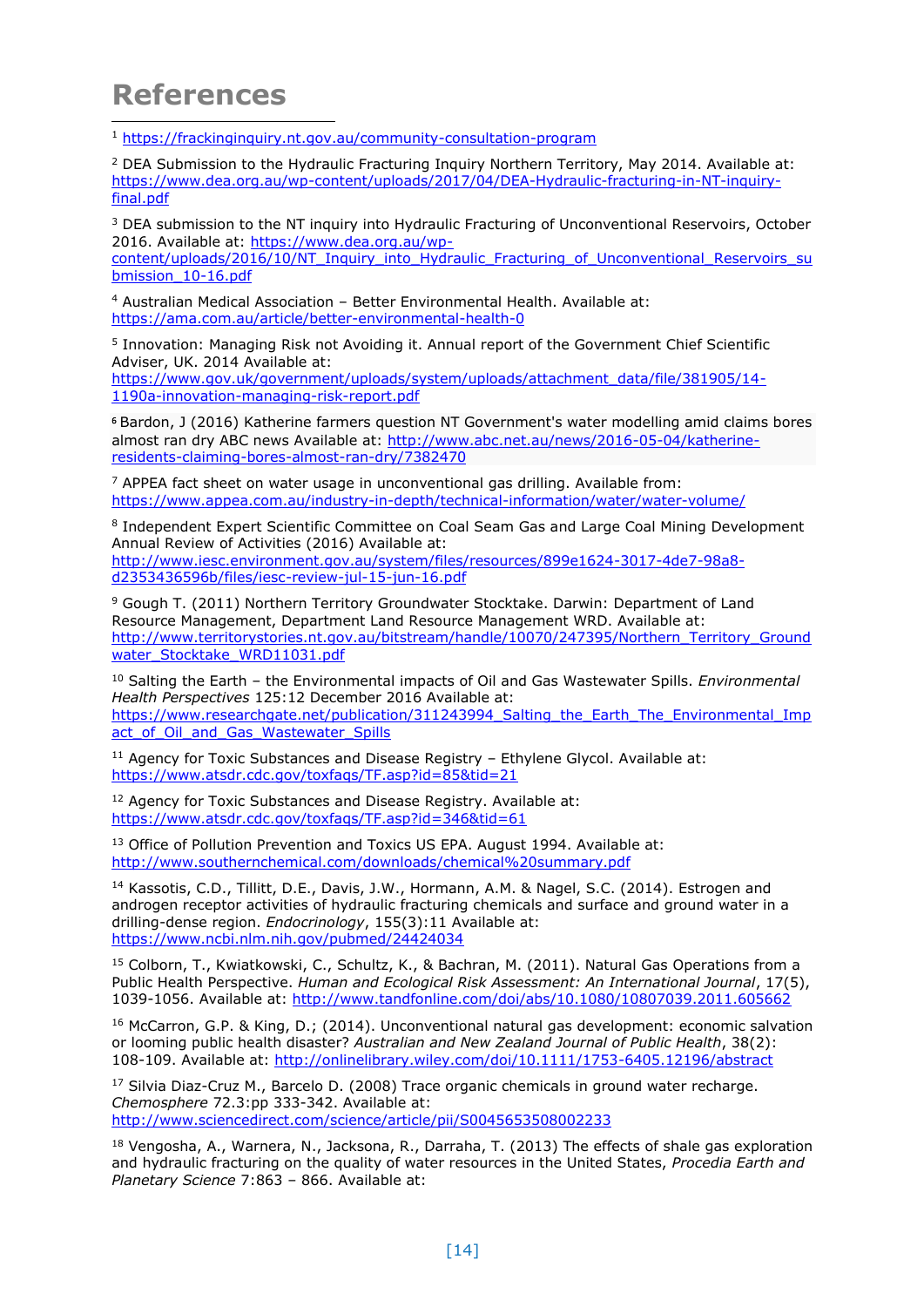<http://www.sciencedirect.com/science/article/pii/S1878522013002944>

-

<sup>19</sup> Taylour G. Burtona, Hanadi S. Rifaib, Zacariah L. Hildenbrand, Doug D. Carlton Jr., Brian E. Fontenot, Kevin A. Schug. (2016) Elucidating hydraulic fracturing impacts on groundwater quality using a regional geospatial statistical modeling approach. *Science of The Total Environment*  Volumes 545–546, 2016, Pages 114–126. Available at:

[https://uta.influuent.utsystem.edu/en/publications/elucidating-hydraulic-fracturing-impacts-on](https://uta.influuent.utsystem.edu/en/publications/elucidating-hydraulic-fracturing-impacts-on-groundwater-quality-u)[groundwater-quality-u](https://uta.influuent.utsystem.edu/en/publications/elucidating-hydraulic-fracturing-impacts-on-groundwater-quality-u)

<sup>20</sup> Gross S., Avens H., Banducci A., Sahmel J., Panko J. and Tvermoes B. (2013) Analysis of BTEX groundwater concentrations from surface spills associated with hydraulic fracturing operations, *Journal of the Air and Waste Management Association* 63:4. Available at: <https://www.ncbi.nlm.nih.gov/pubmed/23687727>

<sup>21</sup> Rozell DJ & Reaven SJ (2012) Water pollution risk associated with natural gas extraction from Marcellus Shale. *Risk Anal* 2012; 32:1382-1393. Available at: <http://onlinelibrary.wiley.com/doi/10.1111/j.1539-6924.2011.01757.x/abstract>

<sup>22</sup> Shonkoff S., Hays J., and Finkel M. Environmental Public Health Dimensions of Shale and Tight Gas Development (2014). *Environmental Health Perspectives* 122:8. Available at: <http://ehp.niehs.nih.gov/wp-content/uploads/122/8/ehp.1307866.pdf>

<sup>23</sup> Study of the Potential Impacts of Drinking Water Resources: Progress Report. US EPA. Dec. 2012. Available at:<http://www.epa.gov/sites/production/files/documents/hf-report20121214.pdf>

<sup>24</sup> Gross S., Avens H., Banducci A., Sahmel J., Panko J. and Tvermoes B. (2013). Analysis of BTEX groundwater concentrations from surface spills associated with hydraulic fracturing operations *Journal of the Air and Waste Management Association*, 63:4. Available at: <http://www.tandfonline.com/doi/pdf/10.1080/10962247.2012.759166>

 $25$  Davies R. et al. (2014). Oil and gas wells and their integrity: Implications for shale and unconventional resource exploitation *Marine and Petroleum Geology,* 56: 239–254. Available at: <http://www.sciencedirect.com/science/article/pii/S0264817214000609>

<sup>26</sup> Jackson R. (2014) The integrity of oil and gas wells. *Proceedings of the National Academy of Sciences of the USA*, 111:30 pp 10902–3. Available at: <http://www.pnas.org/content/111/30/10902.full>

<sup>27</sup> Ingraffea A.I., Martin T., Wells, R., Santorob, and Shonkoffd B. (2014). Assessment and risk analysis of casing and cement impairment in oil and gas wells in Pennsylvania, 2000–2012 *Proceedings of the National Academy of Sciences of the USA*, 111:pp 10955–60. Available at: <http://www.pnas.org/content/111/30/10955.short>

<sup>28</sup> Vincent E, Neale T. Climate Change, Recognition and Social Place-Making. Sydney Review of Books. 2017;3 March.

 $29$  Townsend M, Weerasuriya R. Beyond Blue to Green: The benefits of contact with nature for mental health and well-being. Melbourne: Beyond Blue Limited; 2011. Available at: [https://www.beyondblue.org.au/about-us/research-projects/research-projects/beyond-blue-to](https://www.beyondblue.org.au/about-us/research-projects/research-projects/beyond-blue-to-green-the-health-benefits-of-contact-with-nature-in-a-park-context-literature-review)[green-the-health-benefits-of-contact-with-nature-in-a-park-context-literature-review](https://www.beyondblue.org.au/about-us/research-projects/research-projects/beyond-blue-to-green-the-health-benefits-of-contact-with-nature-in-a-park-context-literature-review)

<sup>30</sup> Louv R. (2009)Do Our Kids Have Nature-Deficit Disorder? *Health and Learning*, 67(4):24-30. Available at:

[http://www.ascd.org/publications/educational\\_leadership/dec09/vol67/num04/Do\\_Our\\_Kids\\_Have](http://www.ascd.org/publications/educational_leadership/dec09/vol67/num04/Do_Our_Kids_Have_Nature-Deficit_Disorder¢.aspx) [\\_Nature-Deficit\\_Disorder¢.aspx](http://www.ascd.org/publications/educational_leadership/dec09/vol67/num04/Do_Our_Kids_Have_Nature-Deficit_Disorder¢.aspx)

<sup>31</sup> McKenzie L., Guo R., Witter R., Savitz D., Newman L. and Adgate J. (2014). Birth Outcomes and Maternal Residential Proximity to Natural Gas Development in Rural Colorado *Environmental Health Perspectives*, 122:4. Available at: [http://ehp.niehs.nih.gov/wp](http://ehp.niehs.nih.gov/wp-content/uploads/122/4/ehp.1306722.pdf)[content/uploads/122/4/ehp.1306722.pdf](http://ehp.niehs.nih.gov/wp-content/uploads/122/4/ehp.1306722.pdf)

<sup>32</sup> McKenzie L., Guo R., Witter R., Savitz D., Newman L. and Adgate J. (2014). Birth Outcomes and Maternal Residential Proximity to Natural Gas Development in Rural Colorado. *Environmental Health Perspectives*, 122:4. Available at: [http://ehp.niehs.nih.gov/wp](http://ehp.niehs.nih.gov/wp-%20content/uploads/122/4/ehp.1306722.pdf)[content/uploads/122/4/ehp.1306722.pdf](http://ehp.niehs.nih.gov/wp-%20content/uploads/122/4/ehp.1306722.pdf)

<sup>33</sup> Lafleur D., Forcey T., Saddler H., Sandiford M. (2016) A review of current and future methane emissions from Australian unconventional oil and gas production. October 2016. Melbourne Energy Institute. Available at: http://energy.unimelb.edu.au/ data/assets/pdf file/0019/2136223/MEI-[Review-of-Methane-Emissions-26-October-2016.pdf](http://energy.unimelb.edu.au/__data/assets/pdf_file/0019/2136223/MEI-Review-of-Methane-Emissions-26-October-2016.pdf)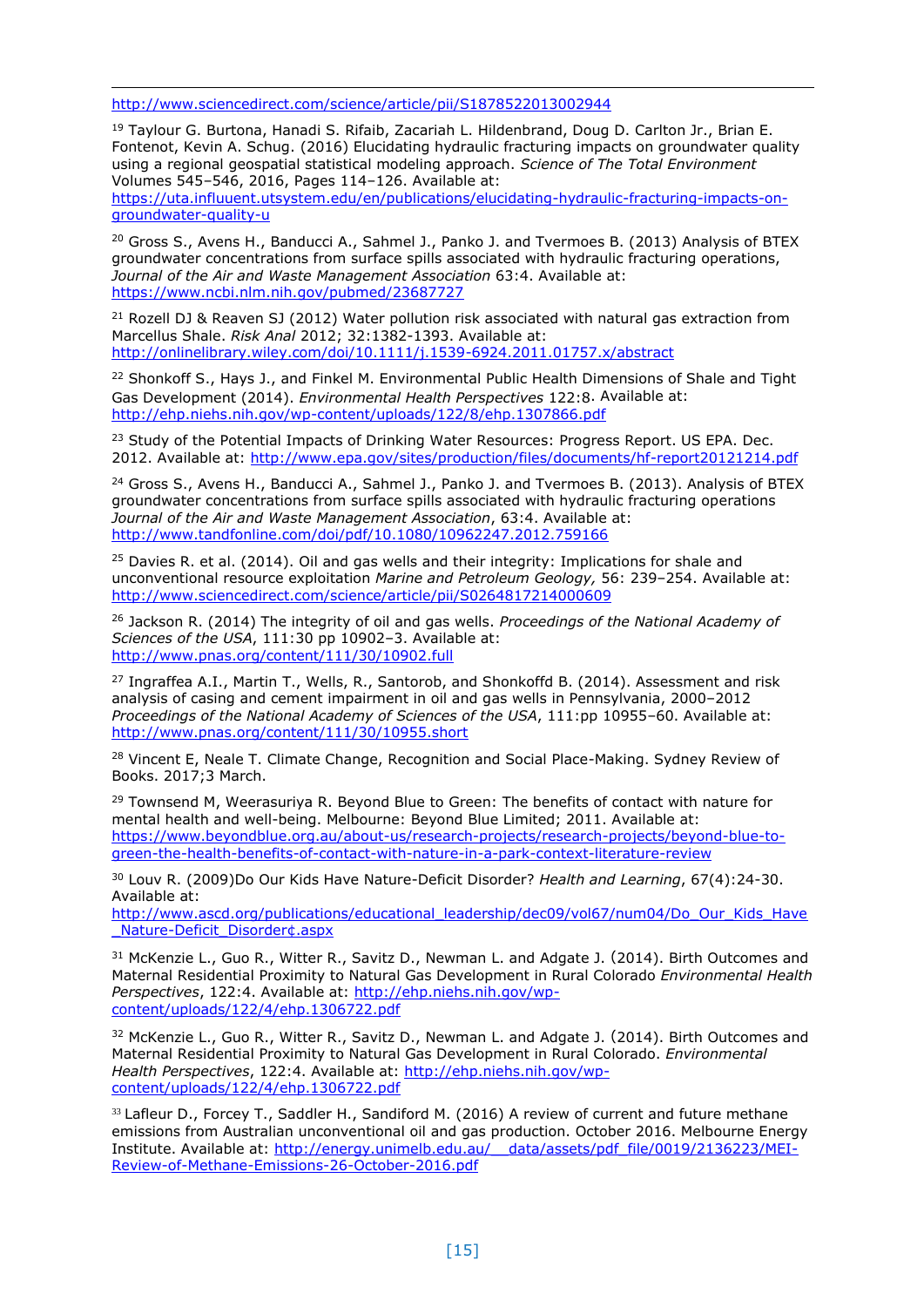-<sup>34</sup> Wigley T. (2011) Coal to Gas – the influence of methane leakage. *Climate Change* 108:601-608. Available at:<http://link.springer.com/article/10.1007/s10584-011-0217-3>

<sup>35</sup> Lafleur D., Forcey T., Saddler H., Sandiford M. A review of current and future methane emissions from Australian unconventional oil and gas production. October 2016. Melbourne Energy Institute. Available at: http://energy.unimelb.edu.au/ data/assets/pdf\_file/0019/2136223/MEI-Review-of-[Methane-Emissions-26-October-2016.pdf](http://energy.unimelb.edu.au/__data/assets/pdf_file/0019/2136223/MEI-Review-of-Methane-Emissions-26-October-2016.pdf)

<sup>36</sup> Moser C., Thaker N. and Lee-Ashley M. (2014) Reducing Methane Pollution. *Center for American Progress.* Available at:

[https://www.americanprogress.org/issues/green/reports/2014/10/06/98326/reducing-methane](https://www.americanprogress.org/issues/green/reports/2014/10/06/98326/reducing-methane-pollution-from-fossil-fuel-production-on-americas-public-lands/)[pollution-from-fossil-fuel-production-on-americas-public-lands/](https://www.americanprogress.org/issues/green/reports/2014/10/06/98326/reducing-methane-pollution-from-fossil-fuel-production-on-americas-public-lands/)

<sup>37</sup> Boothroyd I.M. et al. (2016) Fugitive emissions of methane from abandoned decommissioned oil and gas wells. *Science of the Total Environment*, 547: 461-469. Available at: <http://www.sciencedirect.com/science/article/pii/S0048969715312535>

<sup>38</sup> Bexte, D. C.; Willis, M.; De Bruijn, G. G. (2008) Improved cementing practice prevents gas migration. *World Oil* 229: 1-8. Available at: [http://www.cbu.ca/wp](http://www.cbu.ca/wp-content/uploads/2015/10/hfstudy-energy-well-integrity.pdf)[content/uploads/2015/10/hfstudy-energy-well-integrity.pdf](http://www.cbu.ca/wp-content/uploads/2015/10/hfstudy-energy-well-integrity.pdf)

<sup>39</sup> Stein, D., T.J. Griffin Jr., and D. Dusterhoft. (2003) Cement Pulsation Reduces Remedial Cementing Costs. *GasTIPS* Winter: 22-24.

<sup>40</sup> Brufatto et al., (2003) From Mud to Cement –Building Gas Wells *Oilfield Review* Autumn: 62-76. [https://www.slb.com/~/media/Files/resources/oilfield\\_review/ors03/aut03/p62\\_76.ashx](https://www.slb.com/~/media/Files/resources/oilfield_review/ors03/aut03/p62_76.ashx)

<sup>41</sup> Brondel D, Edwards R, Hayman A, Hill D, Shreekant M, Smerad T. (1994) Corrosion in the Oil Industry. *Oilfield Review* April: 4-18.

[www.slb.com/~/media/Files/resources/oilfield\\_review/ors94/0494/composite.pdf](http://www.slb.com/~/media/Files/resources/oilfield_review/ors94/0494/composite.pdf)

<sup>42</sup> Health and Climate Change Commission 2015. *The Lancet* 388, no 10055. Available at: <http://www.thelancet.com/commissions/climate-change>

43 Compendium of Scientific, Medical and Media Findings Demonstrating Risks and Harms of Fracking. Fourth edition. Nov 17, 2016. Physicians for Social Responsibility. Available at: <http://www.psr.org/assets/pdfs/fracking-compendium-4.pdf>

<sup>44</sup> Hays, J., Shonkoff, S.B.C. Toward an understanding of the environmental and public health impacts of shale gas development: an analysis of the peer-reviewed scientific literature 2009 – 2015. Physicians, Scientists and Engineers for Healthy Energy: Working Paper 12-2014, Revision June 2015 Available at:

[http://www.psehealthyenergy.org/data/Database\\_Analysis\\_2015.6\\_.16\\_.pdf](http://www.psehealthyenergy.org/data/Database_Analysis_2015.6_.16_.pdf)

<sup>45</sup> Adgate JL, Goldstein BD, McKenzie LM. (2014) Potential Public Health Hazards, Exposures and Health Effects from Unconventional Natural Gas Development. *Environmental Science and Technology*. 2014;48:8307-20. Available at:<http://pubs.acs.org/doi/abs/10.1021/es404621d>

<sup>46</sup> Rasmussen, S. G., Ogburn, E. L., McCormack, M., Casey, J. A., Bandeen-Roche, K. Mercer, D. G., & Schwartz, B. S. (2016). Association between unconventional natural gas development in the Marcellus Shale and asthma exacerbations. *JAMA Internal Medicine.* Available at: <http://jamanetwork.com/journals/jamainternalmedicine/article-abstract/2534153>

<sup>47</sup> Johns Hopkins Bloomberg School of Public Health. (2015) Study: fracking industry wells associated with premature birth. Available at: [https://hub.jhu.edu/2015/10/12/fracking](https://hub.jhu.edu/2015/10/12/fracking-pregnancy-risks/)[pregnancy-risks/](https://hub.jhu.edu/2015/10/12/fracking-pregnancy-risks/)

48 Casey, J. A., Savitz, D. A., Rasmussen, S. G., Ogburn, E. L., Pollak, J., Mercer, D. G., & Schwartz, B. S. (2016). Unconventional natural gas development and birth outcomes in Pennsylvania, USA. *Epidemiology 27*(2), 163–172. Available at: <https://www.ncbi.nlm.nih.gov/pubmed/26426945>

<sup>49</sup>Jemielita T., Gerton G. L., Neidell, M., Chillrud S., Yan B., Stute, M., . . . Panettieri, Jr., R. A. (2015), Unconventional gas and oil drilling is associated with increased hospital utilization rates. *PLoS ONE 10*(7). Available at:

<http://journals.plos.org/plosone/article?id=10.1371/journal.pone.0131093>

<sup>50</sup> Tuhiwai Smith L. Decolonising Methodologies: Reseach and Indigenous People. 2nd edition ed. London: Zed Books; 2012.